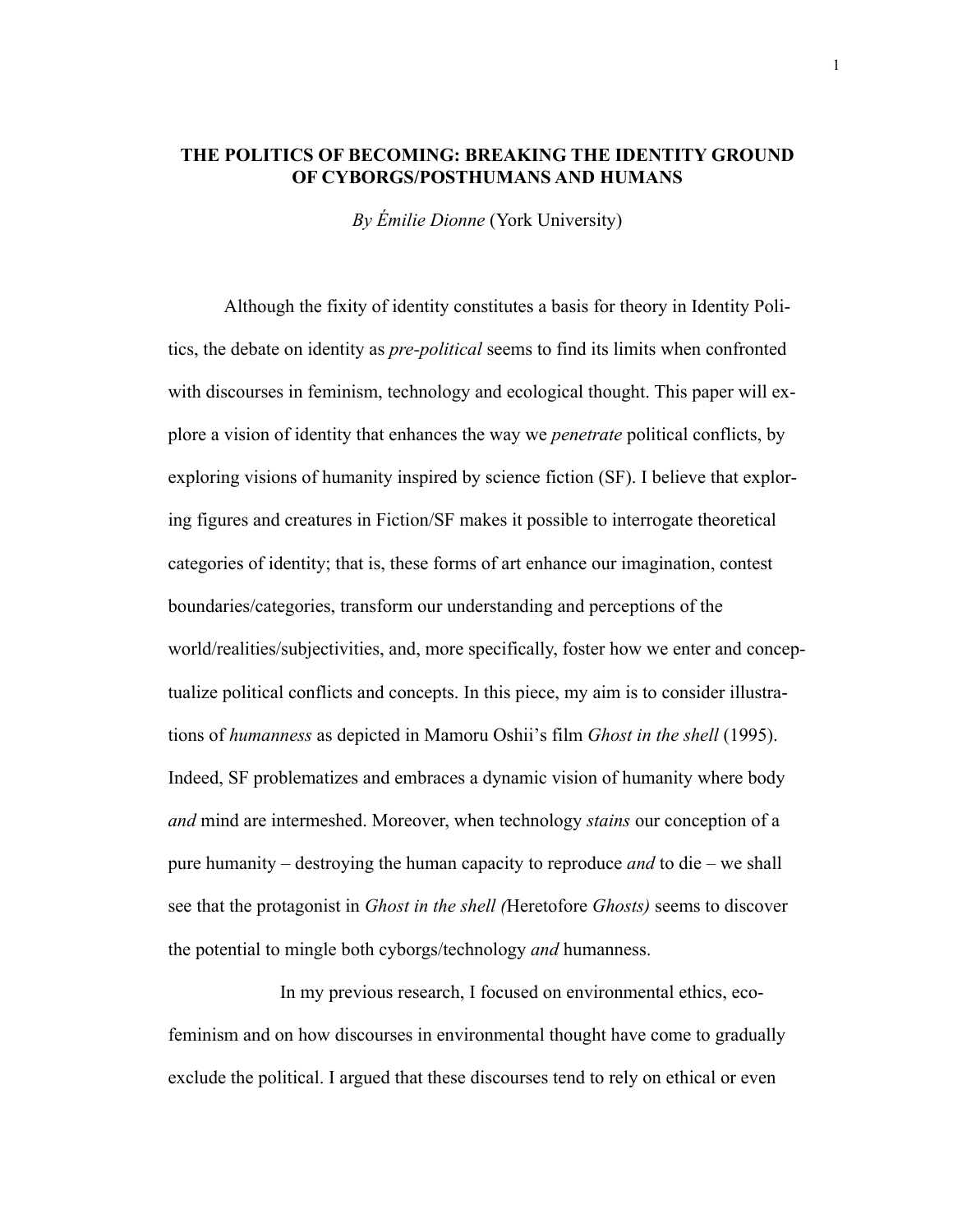moralist positions either by relying heavily on an idea of homogenous scientific knowledge or by raising suspicion toward political (and interested) practices, hence moving away from (or above) the political, that is, the place where debates, discussions and conflicts among communities can take place. Moreover, when assessing the question of 'nature/environment' as well as ethics/morality/politics from a feminist point of view, many discourses on the environment tend to conceptualize identities as pre-political. In fact, they reinforce essentialist claims on individuals, specifically women, in associating them with nature which is *metaphorized* through motherhood, purity, myths and virginity. By 'pre-political', I refer to identities that are constructed upon either biological or social conditions both of which *essentialize* an individual's identity based on the immutability of their past; these characteristics fix the individuals into essential(ized) identities which are not performative nor open to contestation or variation when entering political debates or conflicts.

In various ways, pre-political identities can also be associated with 'essentialism', or even with a process of *essentialization.* Borrowing from a definition proposed by Elizabeth Grosz in terms of gender:

Essentialism […] refers to the attribution of a fixed essence to women. Women's essence is assumed to be given and universal and is usually, though not necessarily, identified with women's biology and "natural" characteristics. [It] usually entails biologism and naturalism, but there are cases in which women's essence is seen to reside not in nature or biology but in certain given psychological characteristics — nurturance, empathy, support, non-competitiveness, and the like. (Grosz 1995, 47)

Hence, this paper focuses on the necessity of deconstructing certain political concepts and identities, largely understood as being formed outside of the political realm, and cast within categories that uncritically ascribe these concepts with essen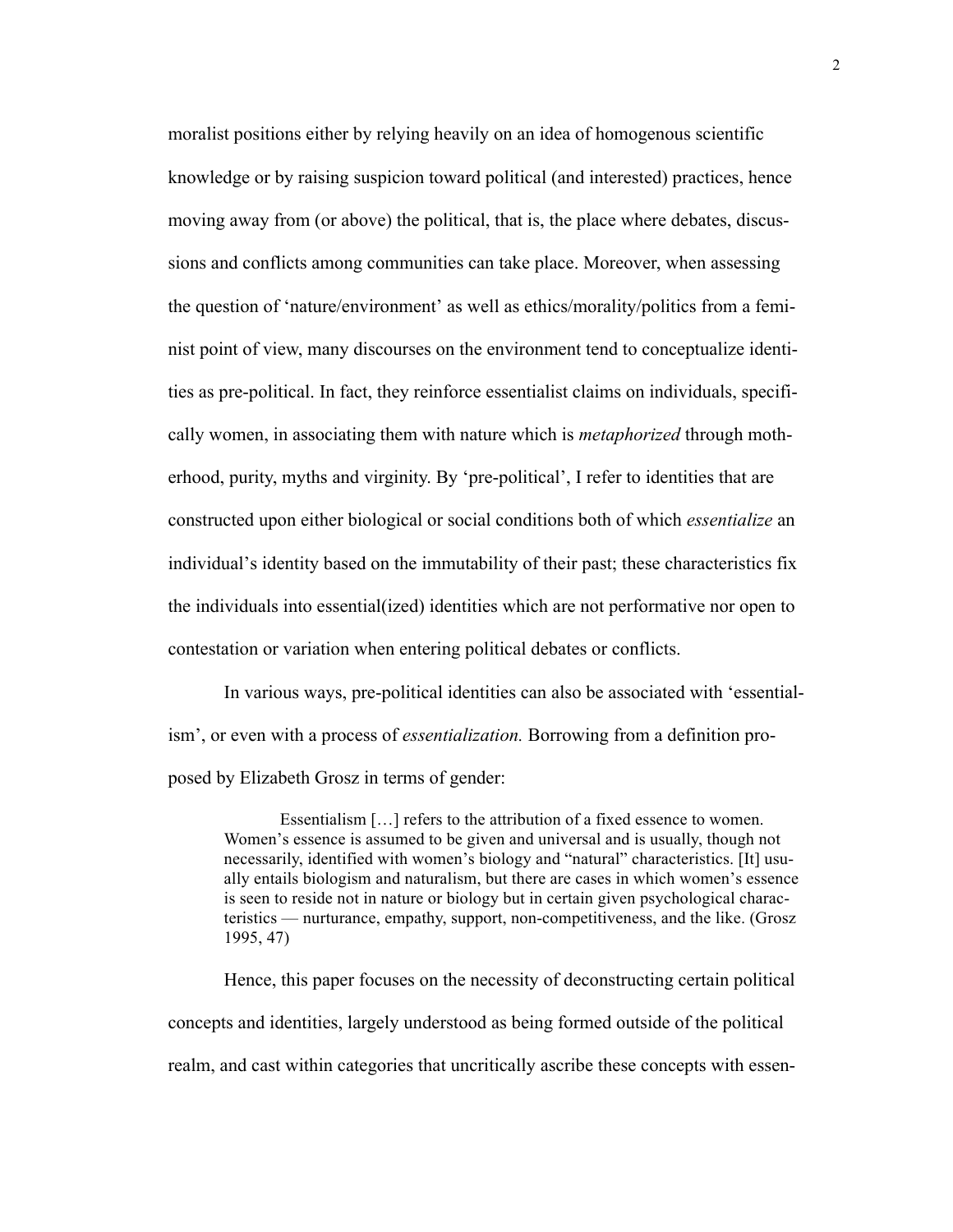tializing confining attributes. I wish to explore a more contingent conception of political identities, pointing toward multi-faceted, fluid, flexible, and unstable processes of identity formation/variation. Cultural representations (in literature and film) of 'hybrid' figures, or even *creatures*, prefigure a questioning of received categories and help to challenge our notions of fixity and homogeneity, thereby providing an excellent point of access to the socio-political problems and potentials of such complex intersections.

If most SF stories are concerned with the necessity to either define the human versus the machine, or to posit the pre-eminence of the mind–seen as pure information–over the body, it is possible to witness forms of perfomativity and embodiment that allow a spiral of intersections between different bodies, body parts, environments, and prosthesis, which modify and are modified by the mind/discourses. Borrowing from Grosz's reading of Bergson, these intersections are located where body and mind are constructed simultaneously, in a perpetual dialogue with each other, as well as with other bodies, minds, and environments (Grosz 2005b, 121). In fact, if, as in many of Oshii's films, the spectator is left with the impression that there *is* a hermetic definition that could pertain to humans, the dialogue that he opens up fosters fluidity and instabilities of concepts such as humans, cyborgs, androids, and the intermeshing of humans (and nonhumans) with technology, all of which allows the spectator to witness the creation of uncontrolled creatures and figures that contest systems *and* categorization.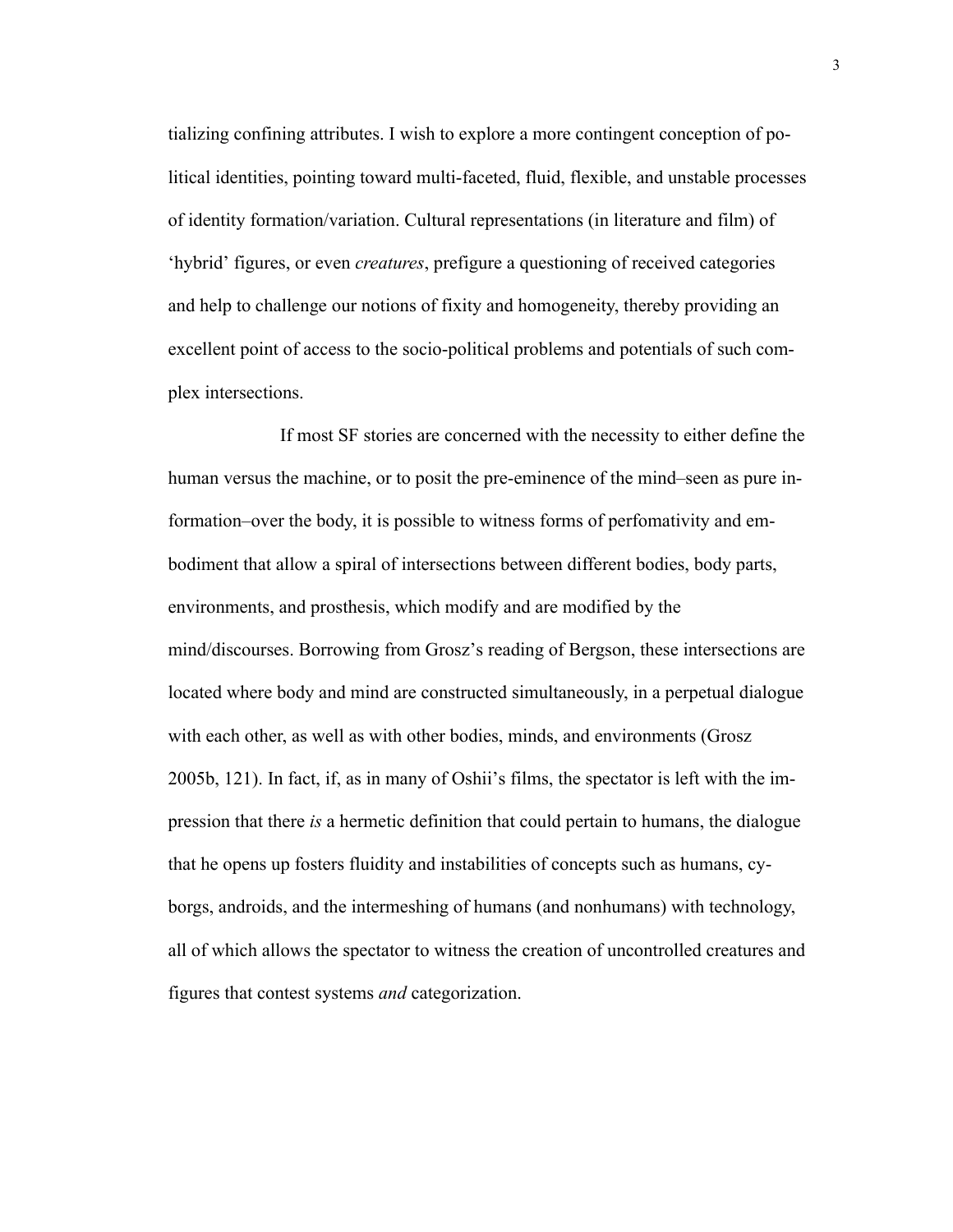#### **I.** *GHOST IN THE SHELL*

The story portrays a futurist Japan where a criminal nicknamed the 'Puppet Master' is perpetrating various crimes on the international scene by hacking into what is identified as people's Ghosts. In this future world, the Ghost refers to the spirit/mind/self-identity of each individual, in a world where technology and human bodies are intimately intermeshed. In extreme cases, human brain cells are sometimes the only remaining elements left for differentiating humans from machines/robots. This is the case of the main protagonist, the Major, a cyborg elite police agent whose entire body is a highly sophisticated machine, equipped with various prosthetics apparatuses which increase her physical and mental capabilities. In this futurist society, police agents are *designed* as ultra-cops, with enhanced capabilities to resolve complex technological crimes, such as ghost-hacking.

Interrogating her 'humanity' as she confronts the almost entire fusion of her body *and* mind with technological and mechanical parts, the Major is dramatically living an existential crisis which is exacerbated by her work on the case of the 'Puppet Master'; a case she works on with her colleague, Bato. At various occasions, she shares her concerns about her own identity, her "humanity", with Bato. She searches for isolation through long underwater diving sessions which worries her colleague. In response to his concerns, she claims that 'death' is not really a concern of hers. Memory is a central theme of interrogation in the movie and is explored through the Major, who explains that the main reason she feels 'human' most of the time is due, in part, to her memories, but more accurately, since "*people treat her as*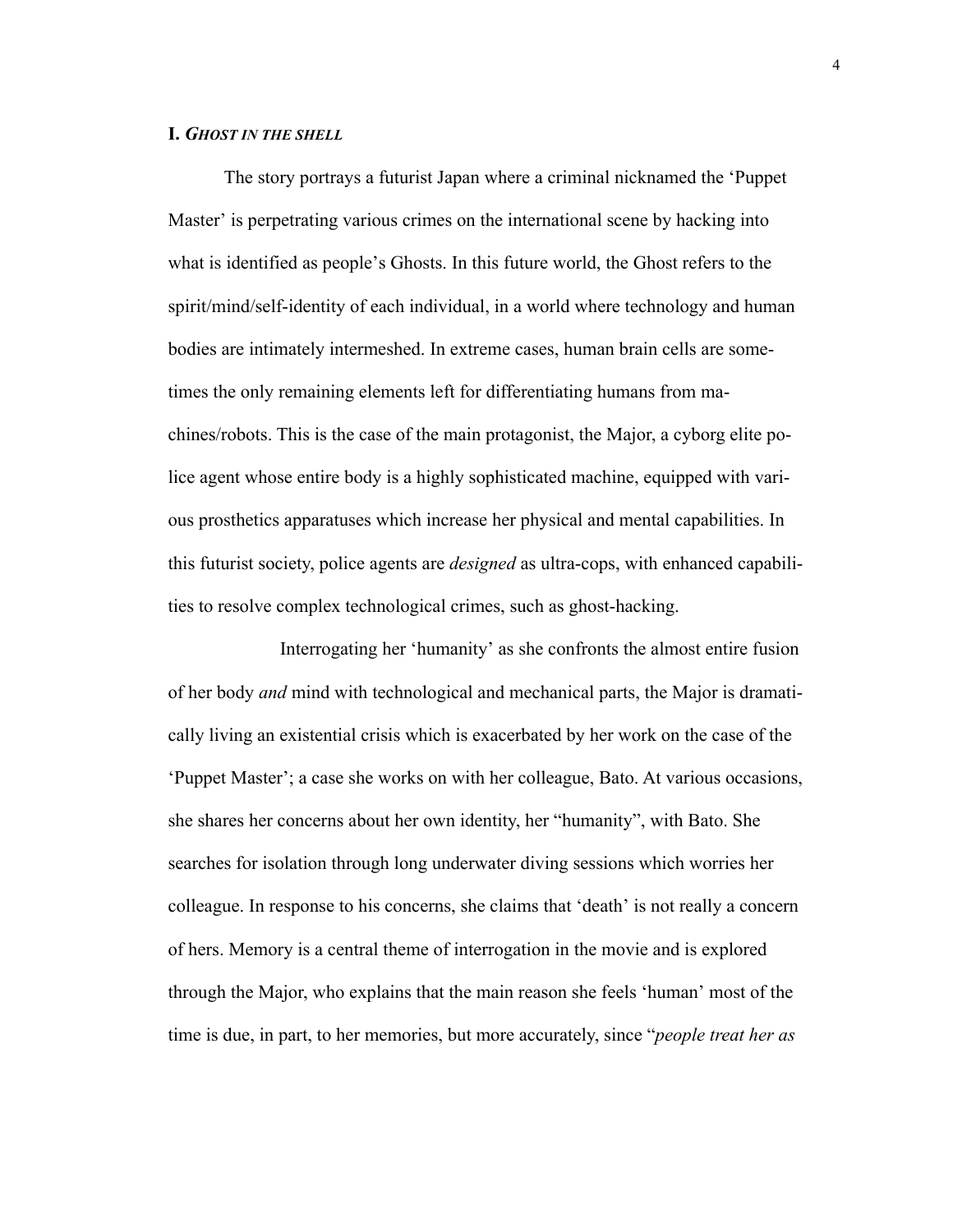*a human being*" (*Ghost*), she is constantly reminded that she *is* human and can act accordingly.

While investigating and actively hunting the 'Puppet Master', the Major realizes that the mysterious character is also searching for *her*, trying to contact her through the various technological networks she constantly accesses through her duties as a police agent. Their first encounter occurs when the movie reaches its climax; in this encounter, she learns that the Puppet Master is an intelligent and selfconscious entity, a ghost that is not human nor solely *robotic*, and that *it* was created as a result of the constant flow of information it gathered while *ghost-hacking* for the service of an illegal organization. In other words, it is a program, but as a program, it lacks both the capacity to die *and* to reproduce. In order to attain these qualities, its aim is to merge with the Major and become a new entity that is neither completely cybernetic-artificial, nor totally human. Although the Major raises various doubts about merging with the Puppet Master, especially the fact that, in merging, there would be no guarantee that her self-identity would be preserved–a doubt simultaneously expressed by her anguished colleague, Bato, who must passively witnesses the whole encounter as he is unable to 'dialogue' at their level of abstraction–she accepts the Puppet Master's proposal, animated by curiosity as well as a sense of indeterminacy in becoming this entirely novel creature.

# **II. THEORIZING FROM THE GHOST**

Philosophically, Oshii wishes to problematize how we understand humanity and memory/ies as well as how we encounter technologies and fluxes of information.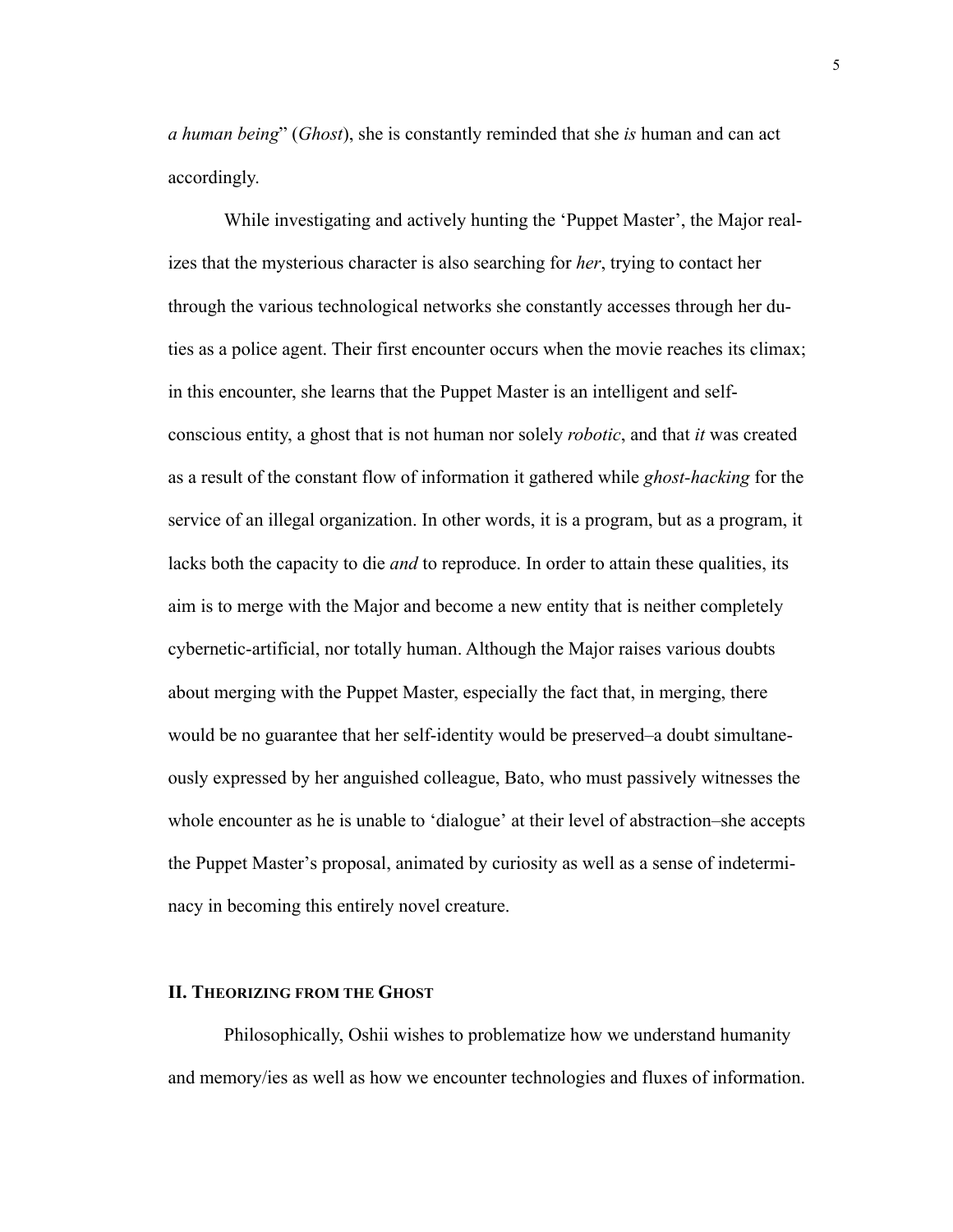In this section, I shall explore various elements of reflections coming out of the film, borrowing a theoretical and philosophical framework from feminists Elizabeth Grosz and political theorist Jane Bennett, and their readings of philosophers Deleuze and Bergson.

As we see in *Ghost*, both the Major and the Puppet Master are concerned with and suspicious of the damages and risks entailed in over-specialization *and* survivalist notions of purity. These figures both conceptualize societies and subjectivities as collectivities in the sense that variety, multitudes, and *differences,* allow life to emerge, and to be preserved as a dynamic process through diversity, transformation and (non-teleological) 'evolution'. When investigating the case of the Puppet Master, the Major explains the necessity to achieve variety and multiplicities of characters and elements in a collectivity, reflecting the argument that the sameness of all elements would lead to blindness and even inefficiency. As if proving this argument in technological terms, the Puppet Master, as a self-conscious program, realizes it cannot reproduce itself except as a mere copy, always identical and consequently subject to the threat of viruses and destruction. Despite being a novel and highly sophisticated technology, it is doomed to decomposition due to the purity and overspecialized entity it embodies. Through variations and amalgams of differences, through *assemblages,* the Puppet Master and the Major express how the very 'nature' of both organisms and collectivities need complexity in their composition, multitudes which ensure a perpetual continuity of *life*.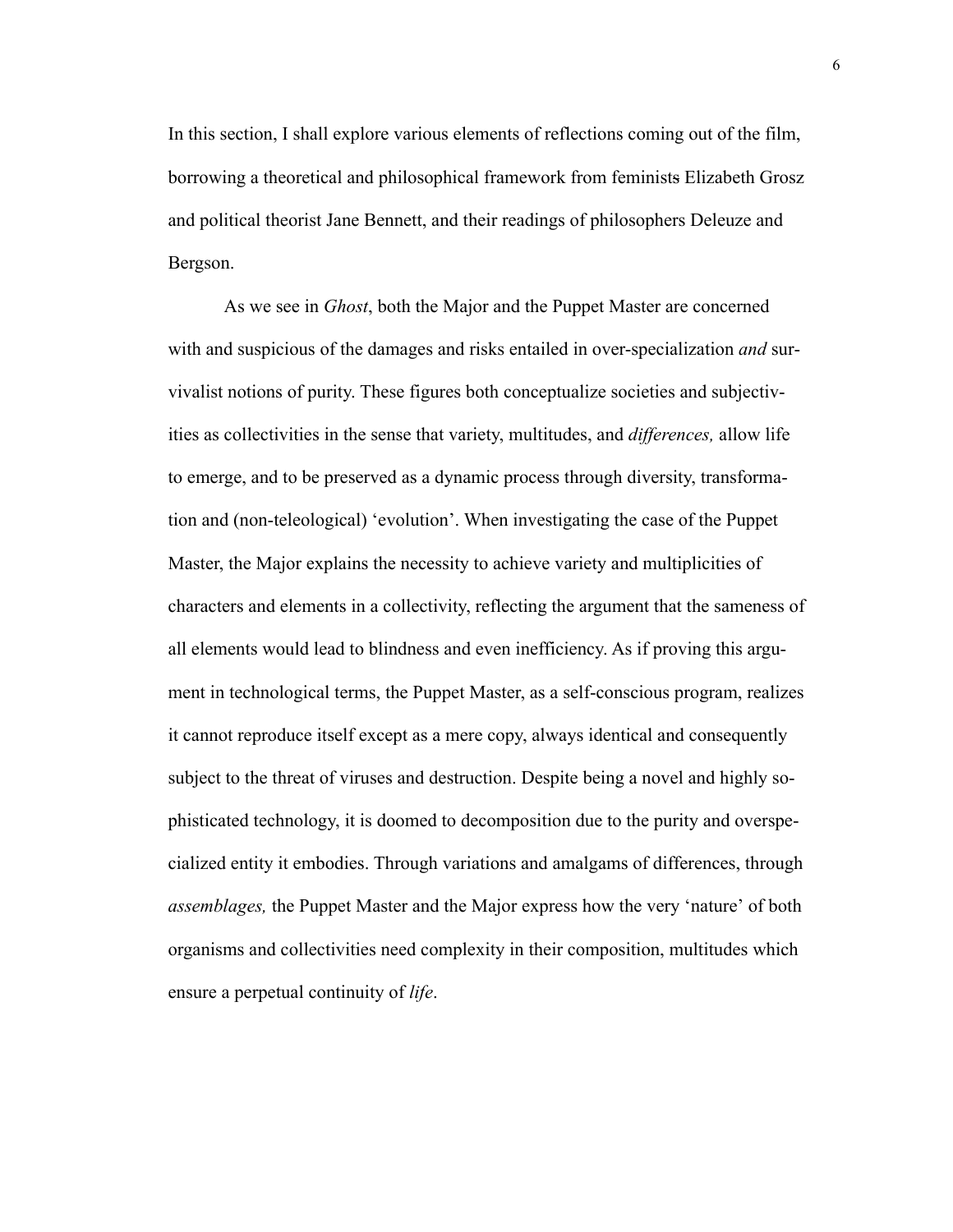This idea is strongly connected to a Bergsonian reflection on the meaning of 'life', as described by Grosz. In fact, she explores how Bergson understands life as a reply to the intermeshing of culture/nature:

Becoming is not a capacity inherited by life, an evolutionary outcome or consequence, but is the very principle of matter itself, with its possibilities of linkage with the living, with its possibilities of mutual transformation, with its inherent and unstable volatility. […] The becoming of life is the unbecoming of matter, which is not its transformation into (inert) being, but its placement in a different trajectory of becoming. (Grosz 2005a, 10-11)

In *Ghost,* the Puppet Master's goal is precisely to become as matter linked

with the living by merging with the Major. Yet, as the Master's argument continues,

the Major does raise various concerns, and most notably, her desire to preserve her

self-identity. Nonetheless, the Puppet Master reiterates its offer, and informs her that

there *can be no* guarantee of preservation, rather "*everything changes in a dynamic* 

*environment, and that [her] desire to stay who [she is] is in fact what limits [her]"* 

(*Ghost*).

In terms of individuality, a fixed self-identity is never achievable, since iden-

tities are always dynamic and constructed both in the mingling of bodies and mind,

the embodiment of context/environment, as well as through interactions with other

 $\arctan s<sup>1</sup>$  and environments:

One is what one has done, but also what one can do, what is actualized but also what is virtual. This is partly why sexual and other forms of identity politics remain limited; they tend to understand identity as the synthesis of one's past, what is already there rather than a synthesis oriented to an open or indeterminable goal, a trajectory or direction. (Grosz 2005b, 233)

 <sup>1</sup> 'Actant' has been theorized by Bruno Latour in *We have never been modern.* As Bennett explains: *"unlike* the term 'actor', an actant can be either human or nonhuman: it is that which does something, has suffi*cient coherence to perform actions, produce effects, and alter situations. […] Agency appears to [Latour] as a continuum, as a power differentially expressed by* all *material bodies."* (Bennett 2004, 355)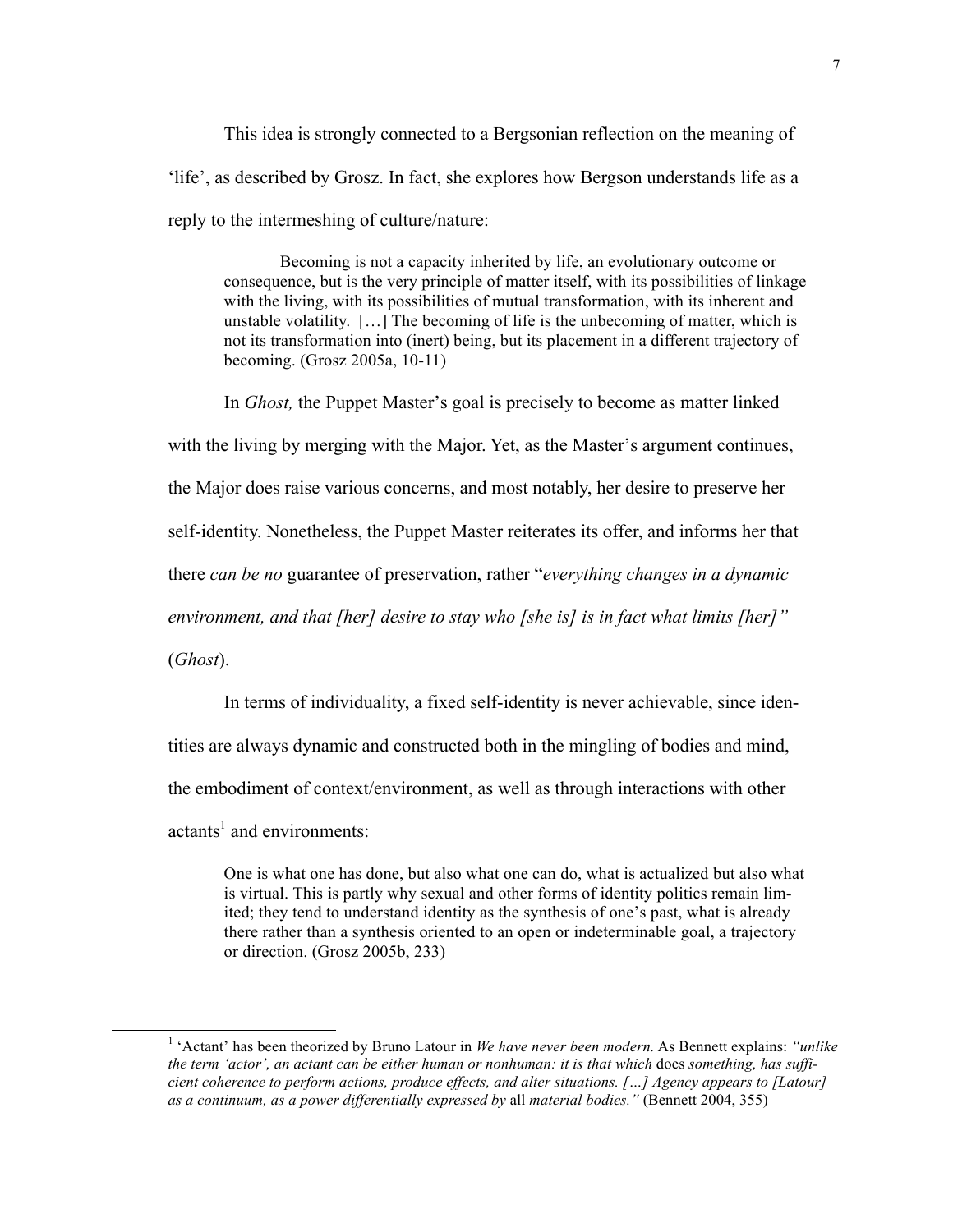It is indeed the desire, curiosity, and indeterminacy of life itself as a dynamic motion creating subjectivities<sup>2</sup>, that fosters these assemblages, the merging of the Puppet Master with the Major, which is not to be understood as an addition of both identities, nor as a domination of one over the other.

Hence, prosthetics are practical *and* theoretical metaphorical tools used to activate *virtualities*, to transform/contest/dialogue with the actual. Self-identities which are fixed identities—are, for Grosz *and* the Puppet Master, impossible in *temporal* terms; they are liveable, as construction/contestation, in between processes of becoming *and* unbecoming. Furthermore, relying on Deleuze's reading of Bergson, there is no such *thing* as a 'pure thing', rather 'things' are a composite of matter *and*  perceptions. Indeed, Bergson criticizes how (classical) theory presupposes that perceptions have a direct access to knowledge, to the true 'being' of things; for him, it is problematic insofar as this vision focuses solely on things as *result*, as deprived of what they are not, of the  $nuance<sup>3</sup>$ . According to Bergson, the 'being' also contains the difference of a thing, that is, what escapes and then participates in what the thing becomes as assemblage, mixture, *impure*. This concept inevitably eludes science and metaphysics which are incapable of theorizing *time*–which takes into account the process of *differentiation* in *duration*–and merely inscribe their inquiries *spatially,* as a discourse capable of accessing the pure beings of things (Deleuze 2007, 25-27).

Acknowledging this limitation through a feminist reading of Darwin, Grosz thus refuses to associate her work on 'nature' to ecology which tends to perpetuate a

<sup>&</sup>lt;sup>2</sup> Here, 'subjectivities', 'subject', cannot be understood as fixed, given, nor applicable to a sole individual. More precisely, they are composites, assemblages, created with the emergence of an event, through interactions. <sup>3</sup> "*Being is the difference itself of the thing, what Bergson often calls the* nuance*."* (Deleuze 2007, 21)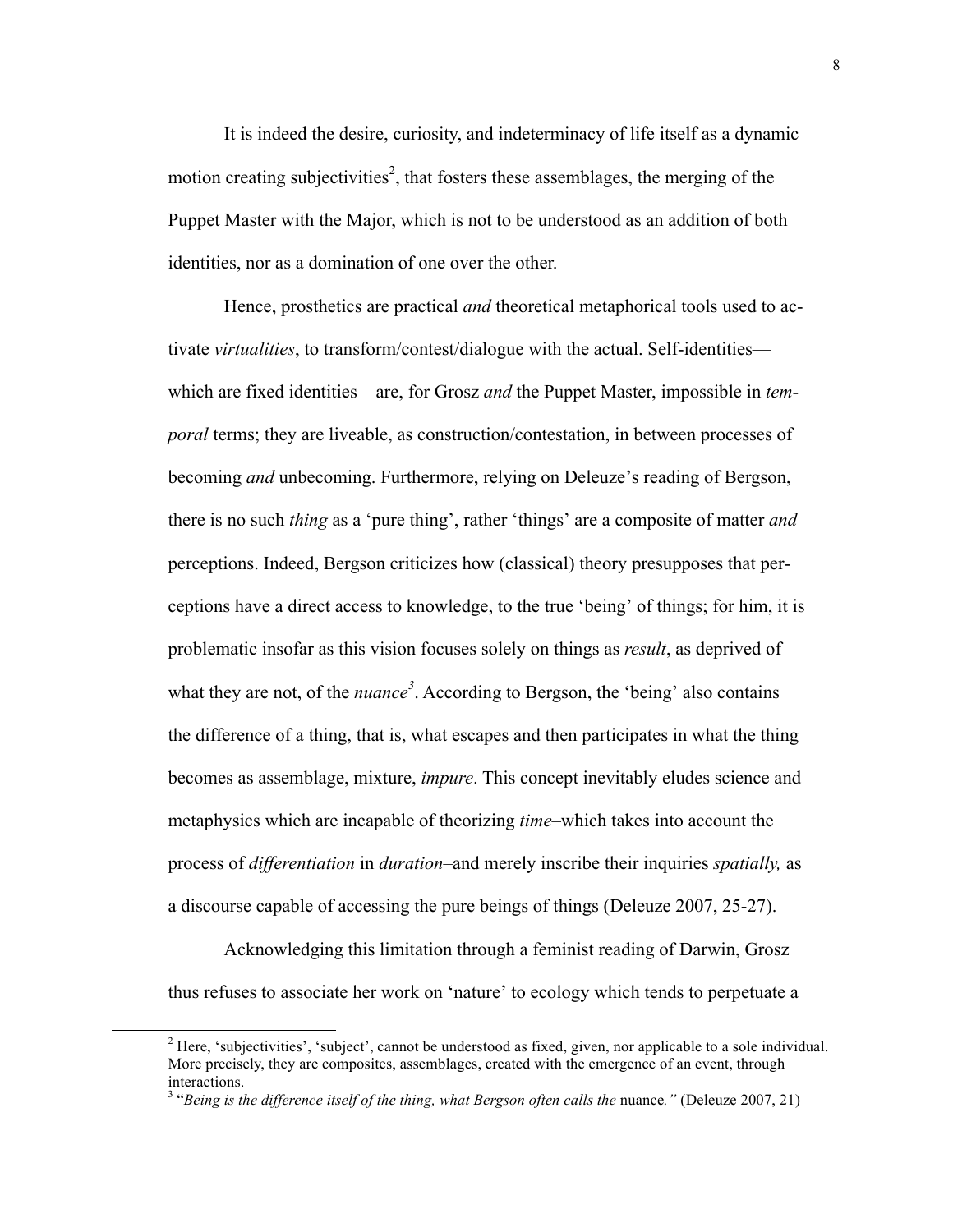nostalgic vision of a *certain nature*, and mourns extinction without considering the new forms that emerge (Grosz 2005b, 220). Theorizing these encounters/composites, and resisting ecology as a fixed-closed system, Grosz contests their often unquestioned desire for preservation, which also problematically informs identity politics. For her, ecology, like identity politics, tends to *reproduce* the past. In this sense, it contests and even prevents the *future* from happening, the 'event' that allows the actualization of virtualities. Moreover, in considering other forms of embodiments, she explores how differences when conceptualized as differences of degrees and not of  $\text{kind}^4$  can offer new possibilities of identities, i.e. where women in environmentalism/ecofeminism would not be confined to metaphors such as the mother/goddess/virgin. Donna Haraway phrases it similarly as she states that *"[al]though both are bound in a spiral dance, I would rather be a cyborg than a goddess"* (Haraway 2004, 39), articulating how certain metaphors which borrow too heavily from nature myths (as well as myths in general), far from autonomizing the 'subject', confines it to a specific place *with* specific functions.

For Grosz, environmentalism resists the potentials of intersections in/through nature, and rather, desires to preserve identities/creatures/ways of being that *already* exist, at any cost. Against this environmentalism, she proposes exploring what exists outside of these systems, what eludes them, what is capable of disrupting/contesting them, what can emerge from different assemblages. Yet, whereas Grosz sees the limitation of ecology, Jane Bennett intends to create a *new ecological approach.* She uses

 <sup>4</sup> Grosz, in fact, understands differences as <sup>a</sup> process of *creation:* "*Difference generates further difference because difference inheres the force of duration* [Bergson's notion of 'durée'] *(becoming/unbecoming) in all things, in all acts of differentiation and in all things and terms thus differentiated."* (Grosz 2005a, 7)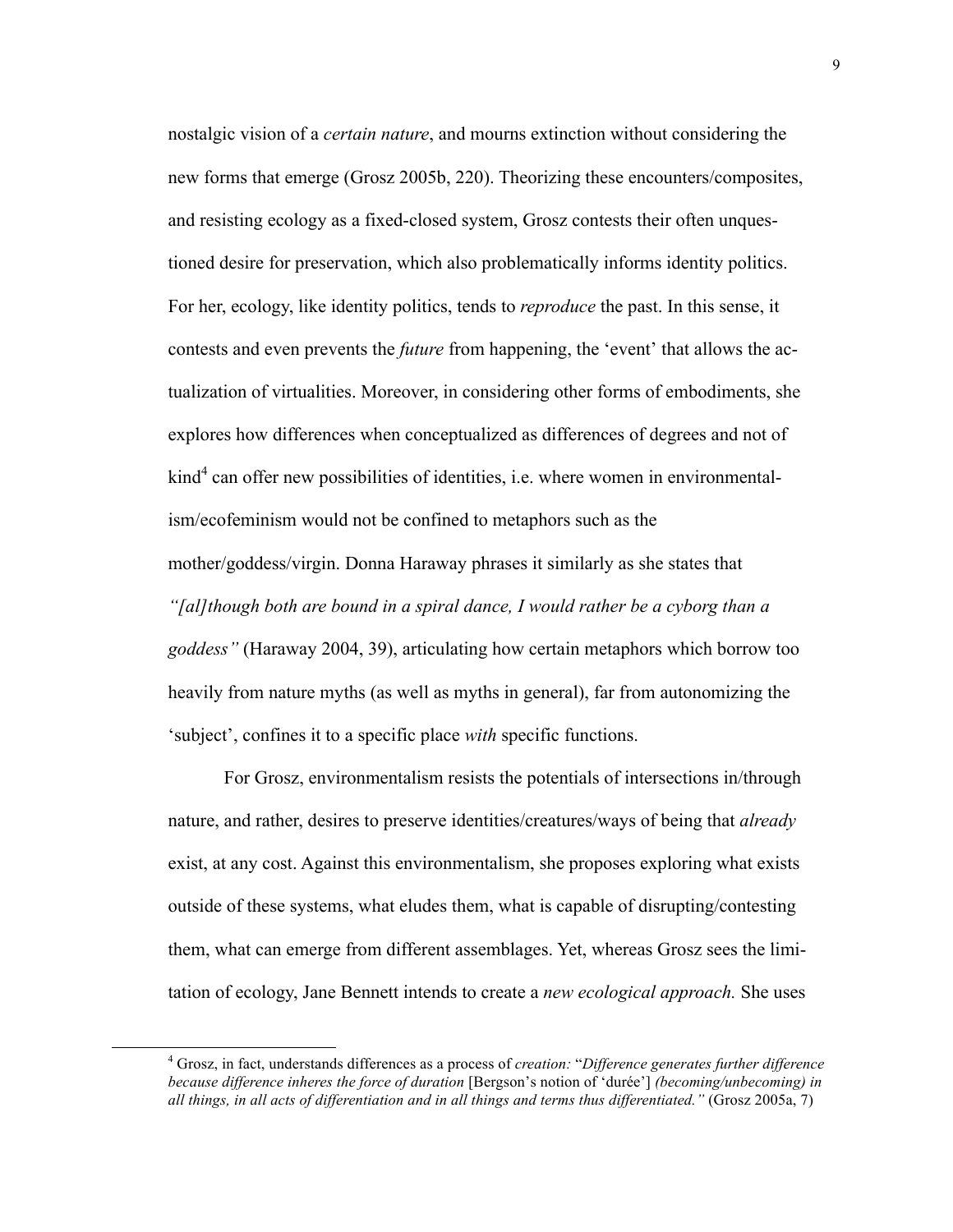the notion of 'thing-power', a new materialism which is based on the idea that things can be *animate* and effect humans/agents; however, things are not divine and they are non-teleological. This notion of 'thing-power' for Bennett allows a critical perspective both of the disenchantment tales of the critical theory and many environmentalists, as well as of the desire for a *re-enchantment* of nature through ecospiritualism, which resources itself with myths and goddesses (Bennett 2004, 356- 357). Inspired by the Epicureans, Bennett presents a portrait of nature/things as animated and enchanted, yet not divine. Like Grosz, she refuses 'organic wholes' and their determinacy and hierarchy. The notion of 'ecological' therefore must encompass assemblages and connections rather than the sole undifferentiated, holistic aspect of space (and containment) (365).

The work of Bennett and Grosz intimately relies on concepts of nature, the mixing of humans/non-humans, as difference and assemblage, and on identities as composites in perpetual motion. When something is lost, something else is gained and created. These changes occur as a response to intersections or processes of fluidity between actants and environments, as an adaptation to changing and dynamic environments. Moreover, although such statements are not innocent, but contingent and potentially risky<sup>5</sup>, Bennett's argument incorporates a sense of enchantment, a willingness to hazard conceiving a new inter-subjectivity, as proposed by Puppet Master. Quoting Bennett, in reference to Epicurus:

<sup>&</sup>lt;sup>5</sup> This is precisely the intention of Haraway in creating metaphors, which are neither universalizing, nor innocent. The use of metaphors suggests that there is 'creature' (nature, women, the other) that resists categorization or symbolic knowledge, closure and hermetic definitions. More interestingly, situated knowledges and metaphors should never be understood as innocent practices, since they are always particular, situated and contingent.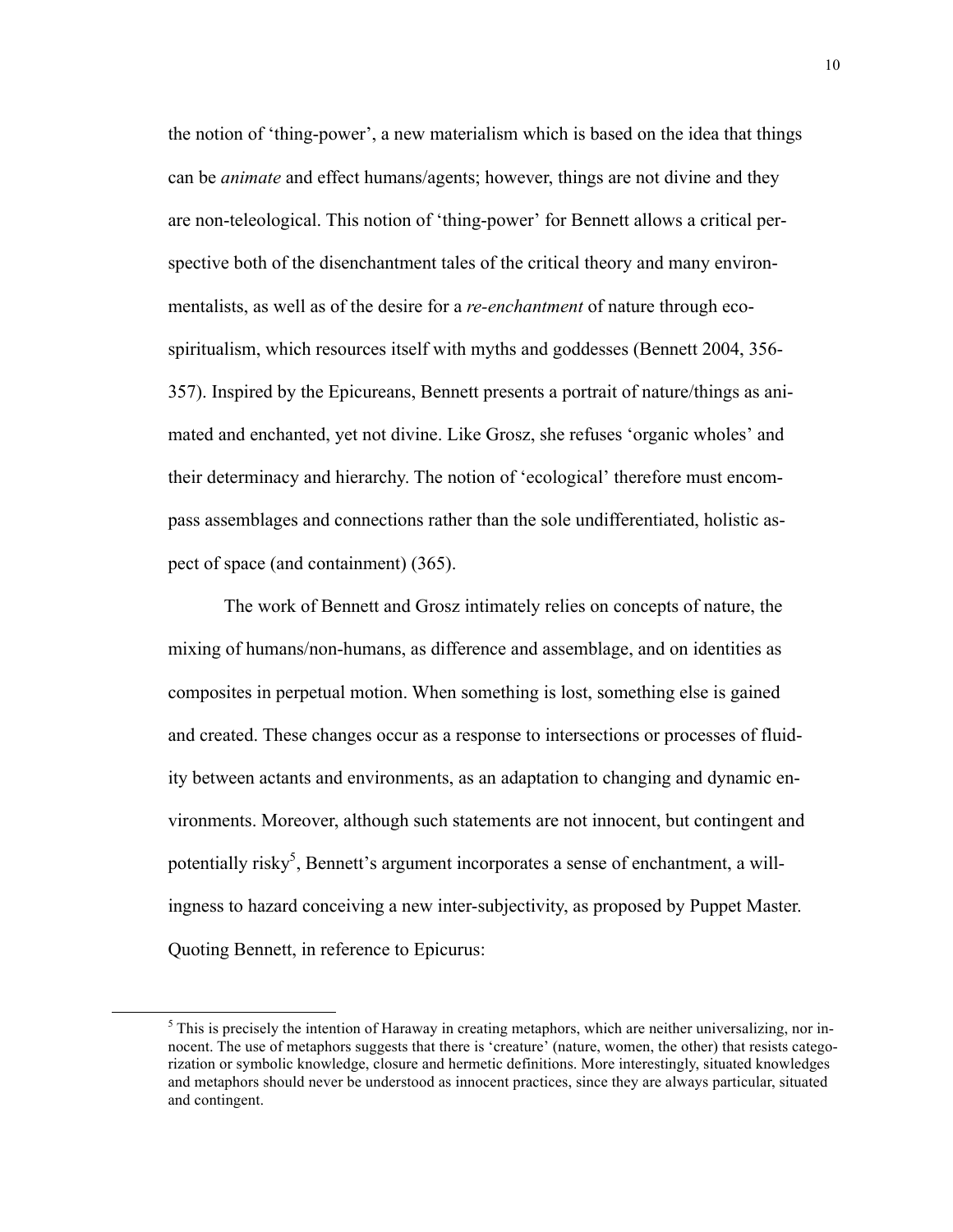There is no emphasis on the need to acknowledge the necessary failure of attempts to know an Other, for to insist upon the primordially hybridized nature of every thing, in particular the human thing, is to emphasize the interconnectedness of all things across large and notable differences. In Epicurean materialism, everything is, more or less, made of the same stuff, and although the arrangement of that stuff counts a lot, there really is no such thing as "radical alterity." (Bennett 2001, 88)

Quite obviously, there are *things* that should be preserved, insofar as multiplicities and differences inform the dynamic (re)configurings of identities; otherwise, such discourses have the potential to be recuperated by all sorts of exclusionary and violent practices toward groups and individuals which are different or cultural practices which are shared by certain groups. In other words, this new materialism insofar as it is immanent and contextual—is profoundly accountable, contingent and needs to be constantly self-critical and self-reflexive.

## **III. WHY THE CYBORG, OR THE POSTHUMAN?**

As theorized by Haraway, cyborgs are conceptualized as others, not in a binary opposition, but as different in degrees, in composition, in assemblages. Cyborgs are neither fusion nor disappearance, and they are both partly visible *and* invisible, partly containable *and* always fluid, eluding confinement and definition itself. They allow for different perspectives for the individual, and for various accounts of the interactions and confusion of nature/culture; they contest totality, determinacy, holism, and origins as a myth or a place to return to (Eden); they are monsters, fractured, contradictory and most of all, non-innocent/dangerous, thus forcing selfreflexivity of our theoretical appartuses (Haraway 2004, 12-13). In the context of *Ghost*, cyborgs clearly embody concrete and technical beings; they actively and directly interact with, and even question, *humanness.* Yet, in the context of social and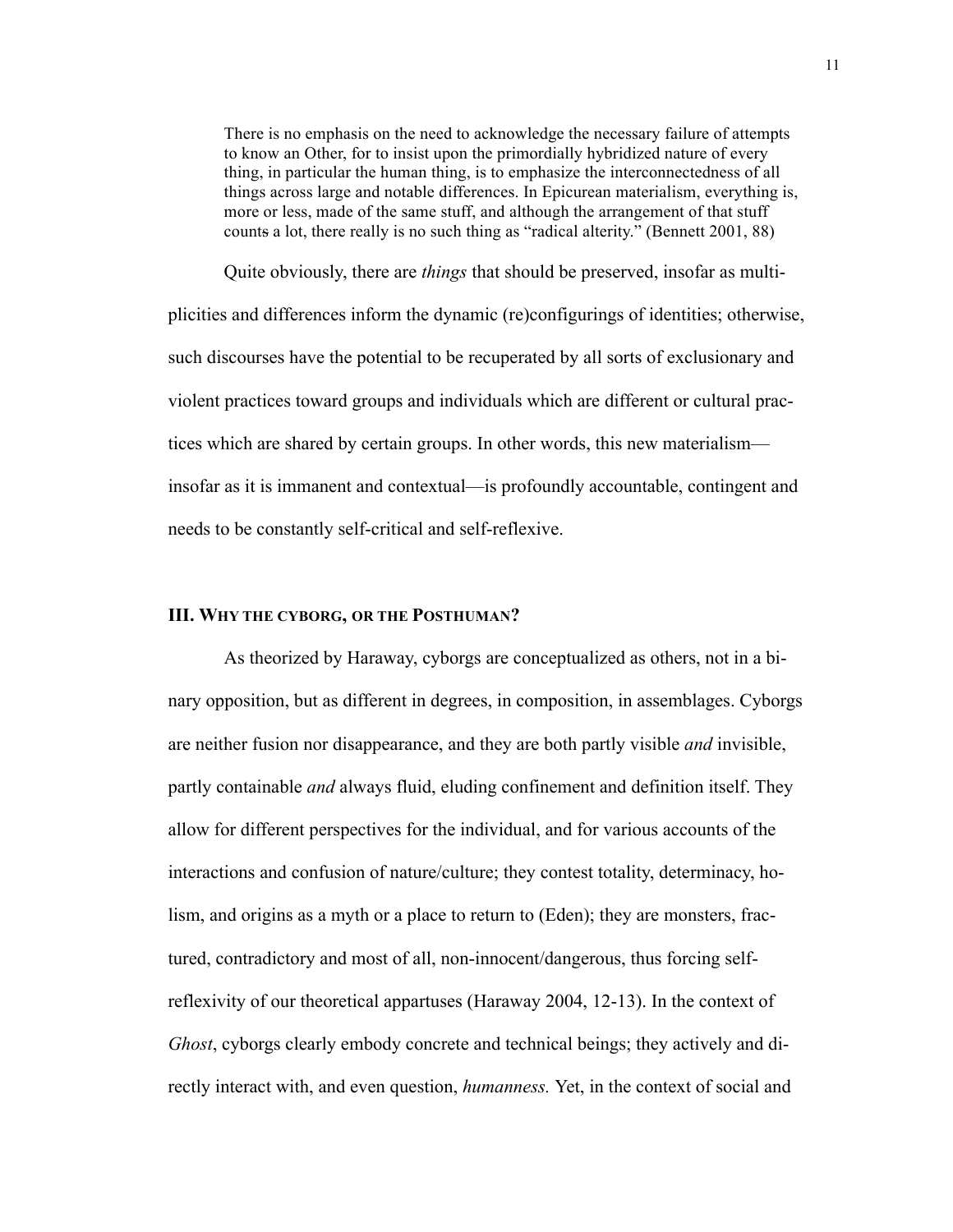political theory, cyborgs are mainly useful as metaphorical and methodological ways to challenge other totalizing and essentializing metaphors, such as mothers, virgins, woman and goddess.

In incorporating conceptions of the prosthesis as explored by Grosz and Hayles, it is possible to enhance concepts of performative and never-given identities, which are always politically contingent and contextual. For Grosz, prostheses (in)form our whole body; the way we move, act, look at things is embedded in how we relate to objects, some of which become parts of our body. As an example, my glasses constitute a prosthesis that modify my aptitude to 'act' in the world, to interact with bodies and things. In this sense, how we use technology influences the very construction/metamorphosis of our identities. When taking into account the possibilities offered by a prosthesis the concept of identity takes a whole new meaning/perspective, influencing both how we conceptualize the *human,* and other political identities.

Rather than understanding prosthetic incorporation as the corporeal completion of a plan already given, it can be understood in terms of the unexpected emergence of new properties and abilities. […] Prostheses may actualize virtualities that the natural body may not in itself be able to access or realize, inducing a mutual metamorphosis, transforming both the body supplemented and the objects that supplement it. (Grosz 2005b, 148)

Objections could be raised that SF tends to posit the superiority of information/mind over the body, since the body acts merely as a container (thus *limiting* our possibilities). Nevertheless, in *Ghost*, the Major and the Puppet Master, as well as the new entity that is created between them, cannot *survive* without embodiment, nor can they over-determine the body; indeed, there is a dialogue, an exchange, between the body and the mind, between the various sets of possibilities and capacities they offer.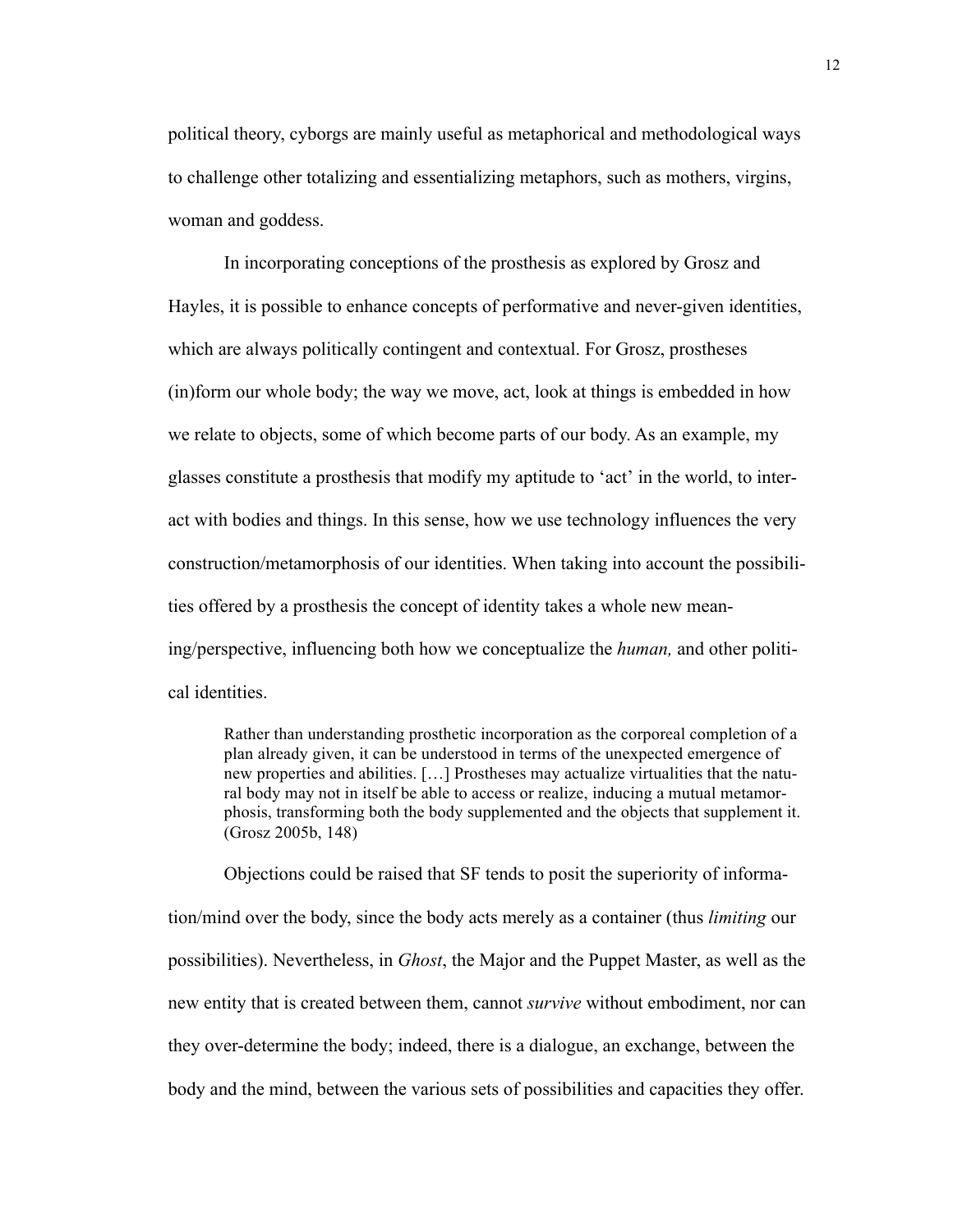Yet, I do believe that this dialogue, both in SF and in theory, as evident in the notion of embodiment and how the mingling of body/mind/context takes place, needs to be more thoroughly incorporated in how we do (and conceptualize) theory in our methodologies. Indeed, in *Ghost,* the concept of memory as information—a sense of *souvenirs*—constitutes one of the characteristics that *makes* humans different(able) from machines. Yet the Puppet Master contests this concept of memory, arguing that his data has a value equivalent to memory; if memory is conceptualized as mere *information*, as a matrix gathering and assembling data, affects, feelings, thoughts, and so on, how are we to differentiate humans from other forms of intelligence? And this is precisely what the figure of the cyborg proposes, both as a technical and as a metaphorical concept. The memory and information gathered by the Major or the Puppet Master is constitutive of the body they use, how it sees, it interacts with others, the very context within which it transforms the environment it encounters. As Hayles demonstrated, information is *always* embodied, in context; its production cannot be extirpated from it and is intimately influenced by and in constant dialogue with context (Hayles 1999, 5).

In conclusion, this exploration of SF has aimed to contest attempts to define/delimit identities as pre-political. When conceptualised as perpetually changing, identities initiate new dialogues with the human, non-human and the contexts in which we find both, and also recognize the impossibility to posit the Ghost/mind as above the body (or below). This is a debate that might seem 'exhausted' yet appears as interesting for further investigation when reflecting on the absence/invisibility of instruments, apparatuses and bodies in theoretical works. Indeed, where forms of es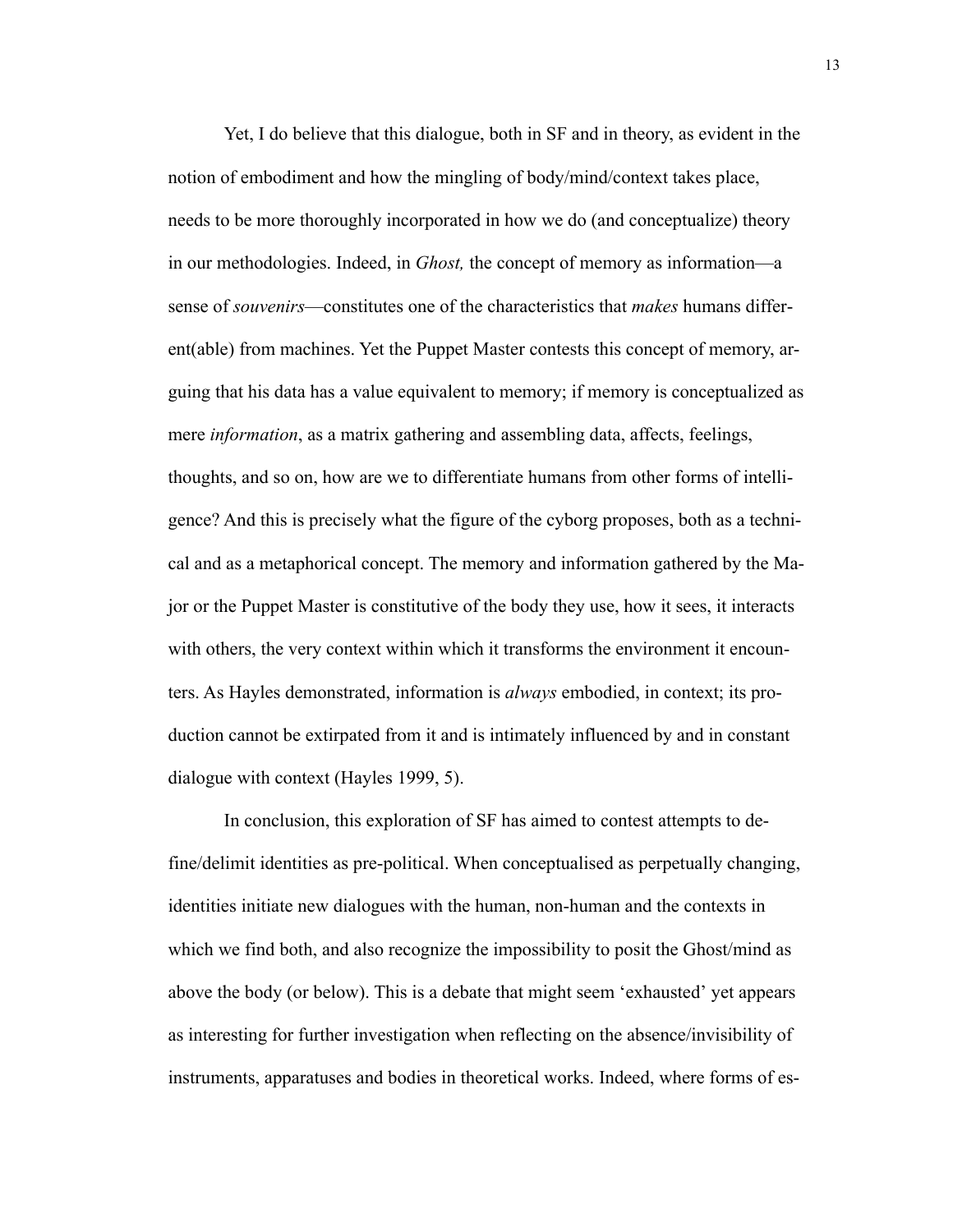sentialization seem to dominate our contemporary discourses, a theatrical approach opens avenues of critique that allow for debate on specific political issues, especially environment, feminism, and identity politics. Hence, there is a need to theorize the politics of becoming when it comes to identity politics, which should look at various forms of contextual embodiments as well as fluid and creative assemblages, as I have shown with the exploration of the figure of the Puppet Master and the Major, and the novel creature they were able to create when they merged.